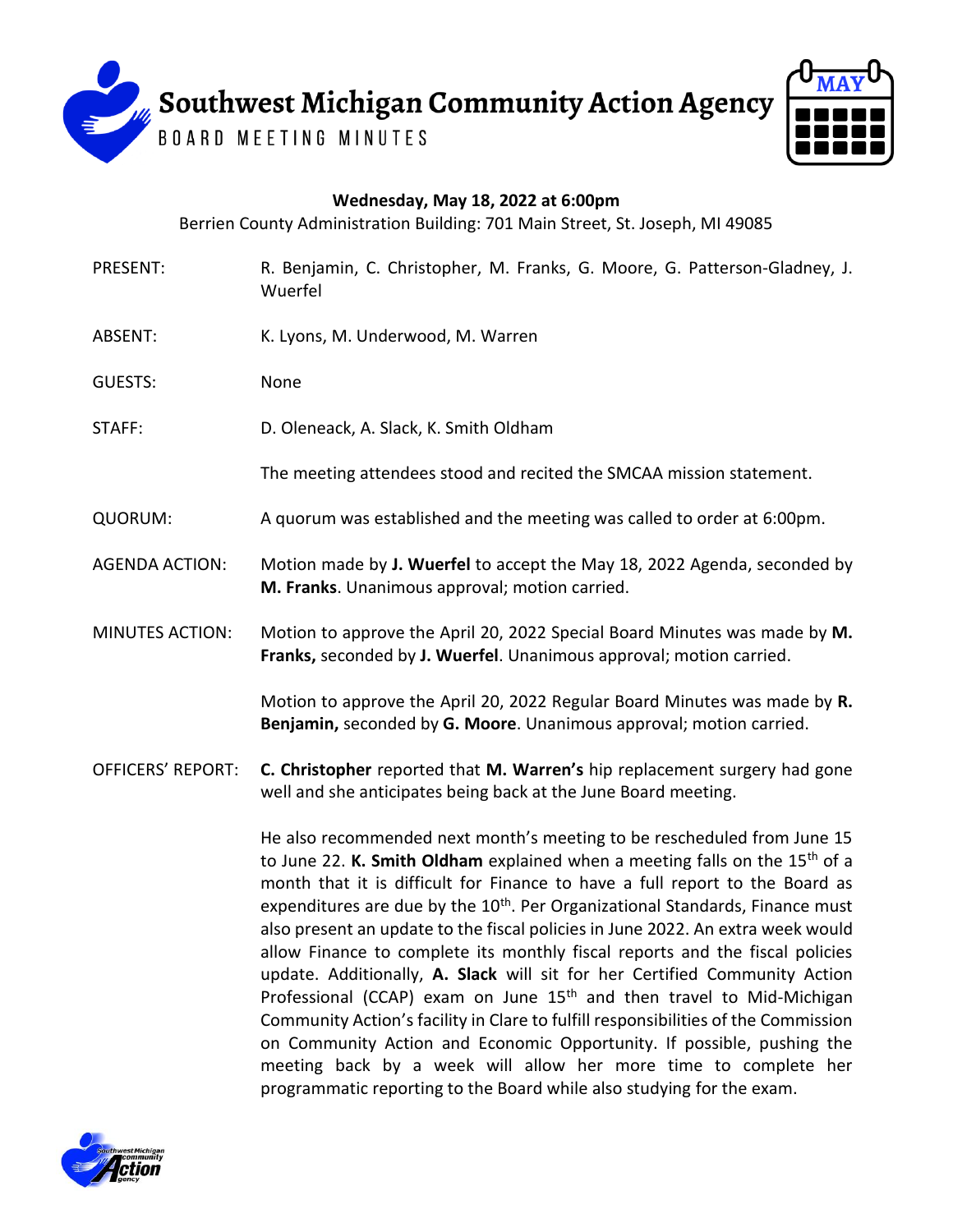**J. Wuerfel** said she would be unable to attend a meeting on the 22<sup>nd</sup>, but supported the change if it benefitted the other Board meetings and the Agency staff. None of the other Board members had conflicts with the date change.

- ACTION: A motion to approve the change of date for next month's meeting to be Wednesday, June 22, 2022 was made by **G. Patterson-Gladney** seconded by **G. Moore**. Unanimous approval; motion carried.
- OLD BUSINESS: None

NEW BUSINESS: **a. Fiscal Summary. D. Oleneack** presented the fiscal summary. This summary is 58% into the fiscal year. She noted the Agency is within \$2,000 of breaking even in the proposed budget.

> Line item Occupancy may appear high at 82% expended, but this includes the quarterly rent for the SMCAA Main Office at the Vincent Place. We are now paid through June 30, 2022. Food Commodities Purchased had a large purchase for the month as **Y. Vidt** prepares for the City of Benton Harbor Community Development Block Grant (CDBG) Food Program happening May 24, 2022. The purchase included frozen whole chickens, pork tenderloins, and pork roasts.

> **J. Wuerfel** asked **D. Oleneack** if she has seen an increase in supply costs as inflation continues to drive costs of living higher. She replied she has not noticed increases yet, but anticipates higher costs moving forward. **J. Wuerfel** asked if there were specific areas of concern, and **D. Oleneack** said she would expect food commodity expenses and office supplies to increase.

> **K. Smith Oldham** commented that, though Travel has been limited over the past two years due to COVID restrictions, this area will see more use. As conferences and trainings open to in-person attendance, the Agency will see more Travel expenses, especially with increasing gas prices. Similarly, delivery rates are likely to increase for food products.

> **D. Oleneack** also said the Agency's insurance company has recommended better cybersecurity. This is something SMCAA will implement as soon as possible and will show an increase to Contract Services. **R. Benjamin** asked if the federal legislation to strength Cybersecurity Coordination with state and local governments may impact the Agency. **K. Smith Oldham** was not aware of such legislation and no information has come from our state or national associations. **R. Benjamin** said he would share the information he has with SMCAA through email.

> **R. Benjamin** also inquired if Salary and Wages for the SMCAA staff are being considered in comparison to growing costs of living. **K. Smith Oldham** said the Bureau of Community Action and Economic Opportunity (BCAEO) is currently researching this topic. She has requested **D. Oleneack** sit on this committee as only the agencies sitting on the committee will receive information from the

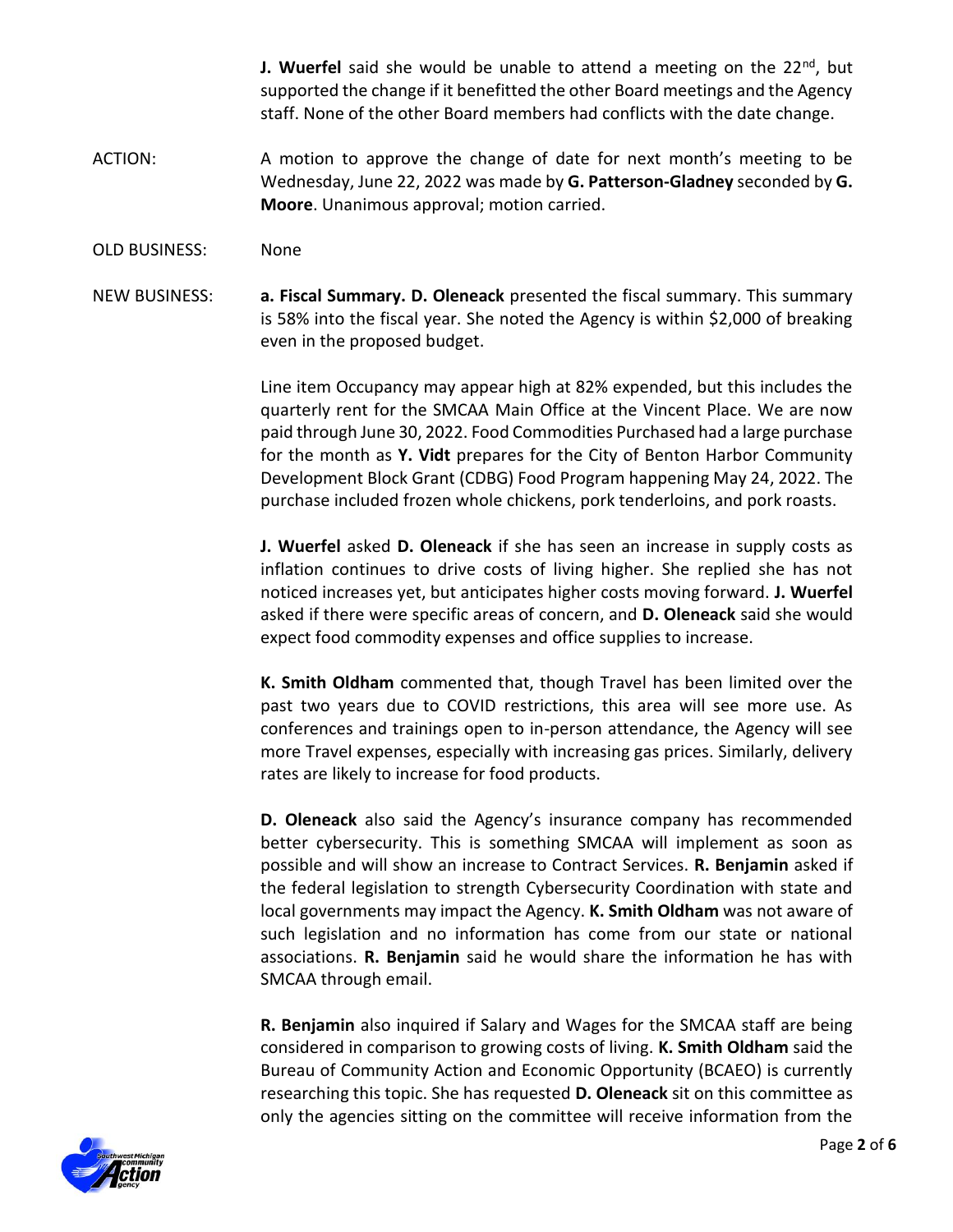resulting findings. **K. Smith Oldham** noted Salary and Wages was an area she had initially hoped to focus efforts when she became Executive Director in 2020. However, the coronavirus pandemic, increased programming, and Benton Harbor water situation caused her to set the discussion on the back burner. She will inform the Board on more as information is shared from the committee.

A. ACTION: A motion to accept and place on file the Fiscal Summary was made by **J. Wuerfel** and was seconded by **G. Patterson-Gladney.** Unanimous approval; motion carried.

> **b. Programmatic Report. K. Smith Oldham** presented the programmatic report. There were (138) households serviced with utility assistance and (85) households with rent assistance. (1,692) households received food commodities from CSFP and (1,170) households received assistance through SMCAA food pantries. (4) families of (10) individuals stayed in the shelter for a total of (245) bed nights.

> **G. Moore** questioned the decreasing numbers served through the food programs. **K. Smith Oldham** replied that Directors' Council shared that the entire state's Community Action network is seeing decreased need in this area. She said there has been rumor that Feeding America of Michigan may be attempting to request Commodity Supplemental Food Program (CSFP) funds, thus taking slots away from Community Action. Directors' Council noted CAAs across the state have lost 3,000 slots in CSFP. **Y. Vidt** received a call from Feeding American West Michigan asking for information on the Agency's CSFP food sites, which she did not divulge. The Executive Director of the Michigan Community Action Association (MCA) is meeting with the Department of Education to learn more on this issue, and **K. Smith Oldham** will keep the Board informed as more is learned.

> The FSS Program serviced (23) individuals. There were (3) individuals served through DHHS's Rapid Rehousing Consolidated and (8) through Supportive Housing. Water Distribution at the SMCAA Self-Serve Station provided (30) households of (98) individuals received (180) cases of water from SMCAA's selfserve station.

> Weatherization did not complete any projects in May, but **K. Smith Oldham**  noted the funds being expended in the program meaning work is in-progress. There were no Whole Housing Rehab projects completed, but (1) household received a new roof through the Benton Harbor CDBG program and (2) households received minor home repairs in CARES funding.

> In reference to Weatherization, **M. Franks** asked the difference between deferred homes and waitlisted homes. **K. Smith Oldham** explained that deferred homes are those that do not fit within the program's guidelines. This may be due to a number of reasons such as the house needing more work than

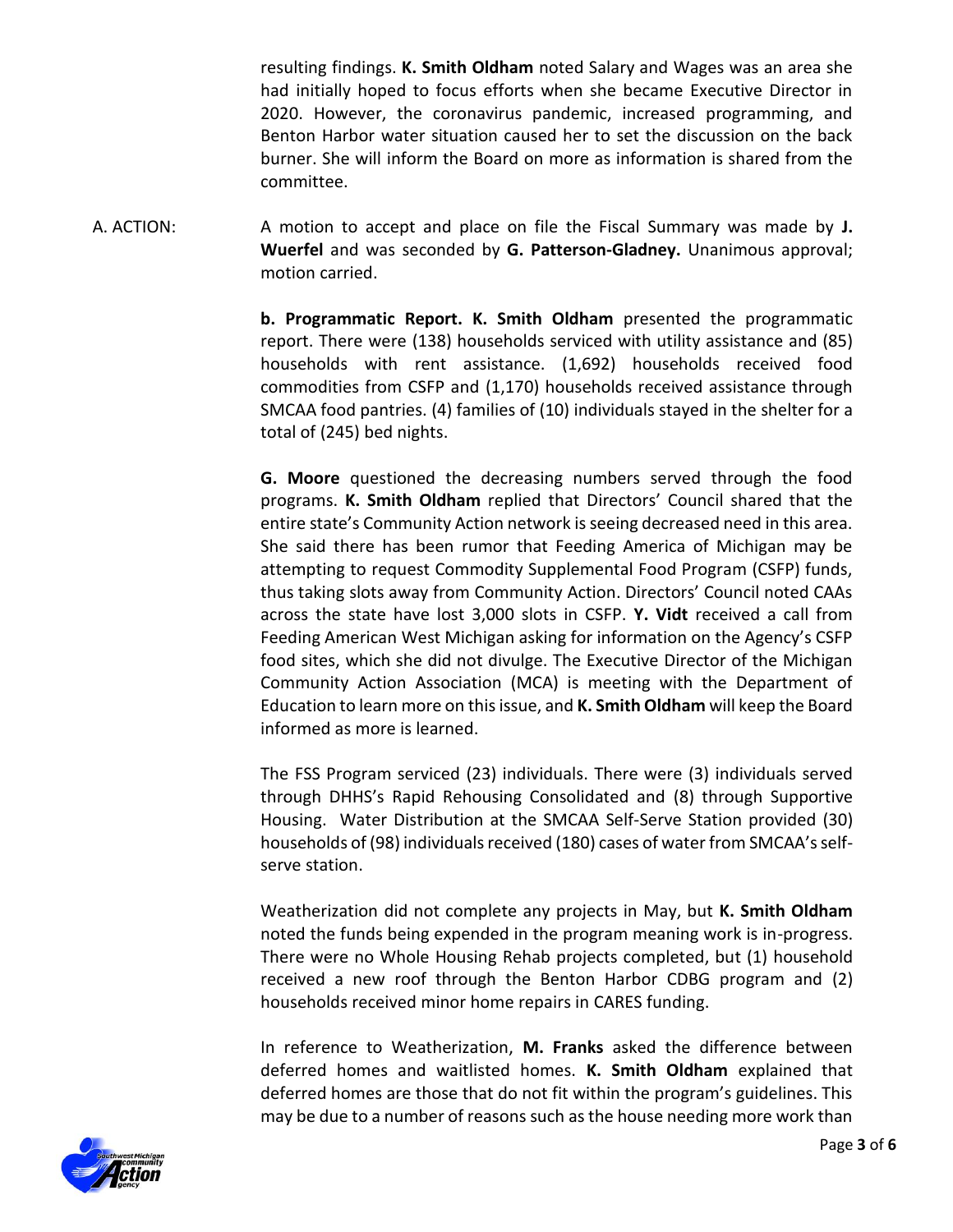the Agency can complete with the funding restrictions or health issues within the home (asbestos, lead, etc.) must be addressed before SMCAA can weatherize. SMCAA is unable to touch these homes for any sort of weatherization work. Waitlisted homes are those that have passed guidelines and are waiting for contractors to begin weatherization work.

Per the request of the Board in April, **A. Slack** prepared a one-page overview of the Agency's service numbers in the past five years. The report presents numbers for only 50% through Fiscal Year (FY) 2022. So far, (5,608) unduplicated individuals and (2,897) unduplicated households have been serviced in FY22. In FY21, (4,629) unduplicated individuals and (2,212) unduplicated households were serviced. The next highest count was in FY20 when (4,956) unduplicated individuals and (3,293) unduplicated households were serviced.

**K. Smith Oldham** also ran a report from FACSPro for the CARES and CERA Programs. During FY22, (2,175) of the (2,897) households assisted so far have been through these two programs alone.

B. ACTION: A motion to accept and place on file the Programmatic Report was made by **G. Moore** and was seconded by **M. Franks**. Unanimous approval; motion carried.

> **c. Director's Report. K. Smith Oldham** presented the Director's Report. Some of the highlights over the past month included:

> Legislative: Republican Congressman Fred Upton signed the CSBG HR 5129 Reauthorization Bill on April 21, 2022. The bill has now passed the House of Representatives and is being presented to the Senate.

> Shelter: The second story floors have been replaced with industrial-strength laminate wood flooring. **Y. Vidt** and **J. Weinrick** are considering additional projects at the shelter such as replacement siding, rebuilding the front porch, and interior painting.

> Weatherization: The Agency received additional LIHEAP funding to gear up for the WX Stimulus anticipated in Fall 2022. Management met to discuss how to budget appropriately. Part of the budget will be used for an additional WX vehicle, and **S. Klank** has a Request for Proposals open to area car dealerships. During the discussion, consensus was SMCAA will need additional office space to house new WX employees. **S. Klank** stated she had (12) employees in the Weatherization department during ARRA funding that began in 2009. **K. Smith Oldham** is currently meeting with the Vincent Place's landlord for additional space.

> TEFAP: **Y. Vidt** is excited to announce a new TEFAP location in Niles at Church of God Full Gospel: 1023 Cass Street. This comes after the Niles Senior Center quit TEFAP distribution in 2021. She is also working with representatives in the

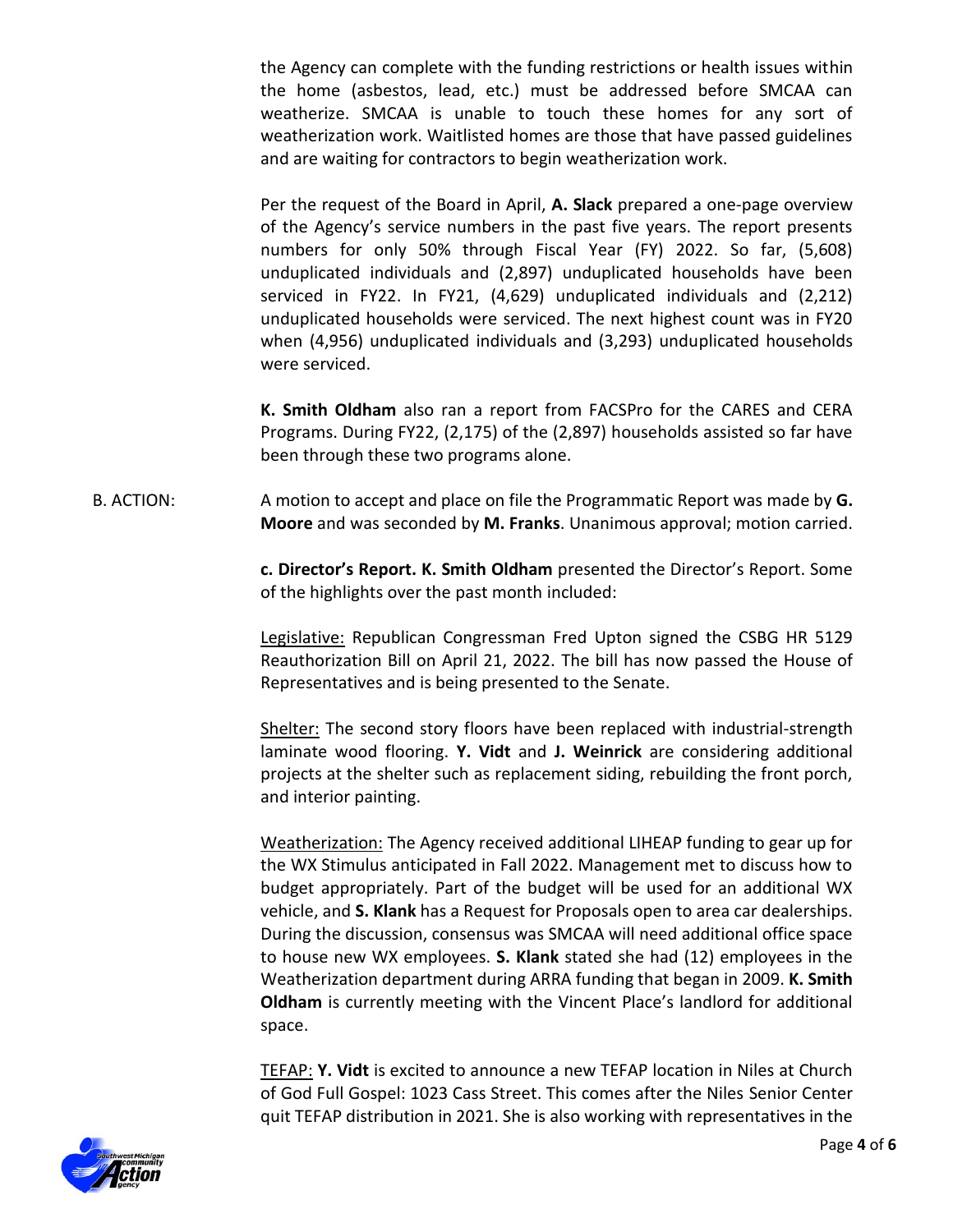Covert area to find a new TEFAP location. Hearing this, **G. Patterson-Gladney** invited **Y. Vidt** to reach out to her if she would like another contact in Covert to find a new location.

City of Benton Harbor Water Distribution (WADIS): Self-serve numbers remain low while homebound delivery continue to increase. As of April  $27<sup>th</sup>$ , nearly (1,500) water service lines have been replaced or verified non-lead and more than (2,100) Right to Access agreements have been completed.

Monitoring News:

- *CSBG/CARES/Weatherization*: BCAEO monitored (36) files with only (1) file receiving a finding. This is due to intake not using the client's most recent income statement. The monitor noted the files flowed well and she was able to follow what was going on with the families. Staff has corrected this issue in the client's file.
- *CSFP and TEFAP*: Michigan's Department of Education (MDE) found (2) findings during the monitoring  $-1$ .) A suggestion on wording in the Agency's Limited English Proficiency Plan; and 2.) The Agency needs to create a CSFP Certification Procedure. **Y. Vidt** is currently working on these items to resubmit to MDE.
- *CERA*: MSHDA completed (2) desk reviews through the CERA Portal. The reviews had some questions, which caseworkers have since answered and resubmitted. We are awaiting the final report on these reviews.

**K. Smith Oldham** congratulated **A. Slack** on winning Moody on the Market's BOLD Women of Business 2021 award. She also shared a short thank you note from Cass County Commissioner Roseann Marchetti. This note complimented the SMCAA Minor Home Repair program and the excellent plumbing work completed for a Cass County resident.

**K. Smith Oldham** reminded the Board to complete the monthly training videos supplied in the emailed packets. A corresponding training form is included with these videos, and the Board can sign the forms after completing the trainings and give to **A. Slack** for record-keeping.

C. ACTION: A motion to accept and place on file the Director's Report was made by **G. Patterson-Gladney** and was seconded **M. Franks**. Unanimous approval; motion carried.

> **d. Approval of Fork Lift Waiver for WADIS. K. Smith Oldham** presented an Equipment Waiver Request to utilize WADIS funding for a forklift purchase. Originally, the BCAEO would not allow SMCAA to purchase a new forklift when this program began. However, as the Agency's only forklift was old, BCAEO allowed us to lease an additional forklift. Throughout the past several months, these forklifts have gotten a lot of usage, and our old owned forklift has stopped working. Therefore, **K. Smith Oldham** approached the BCAEO again